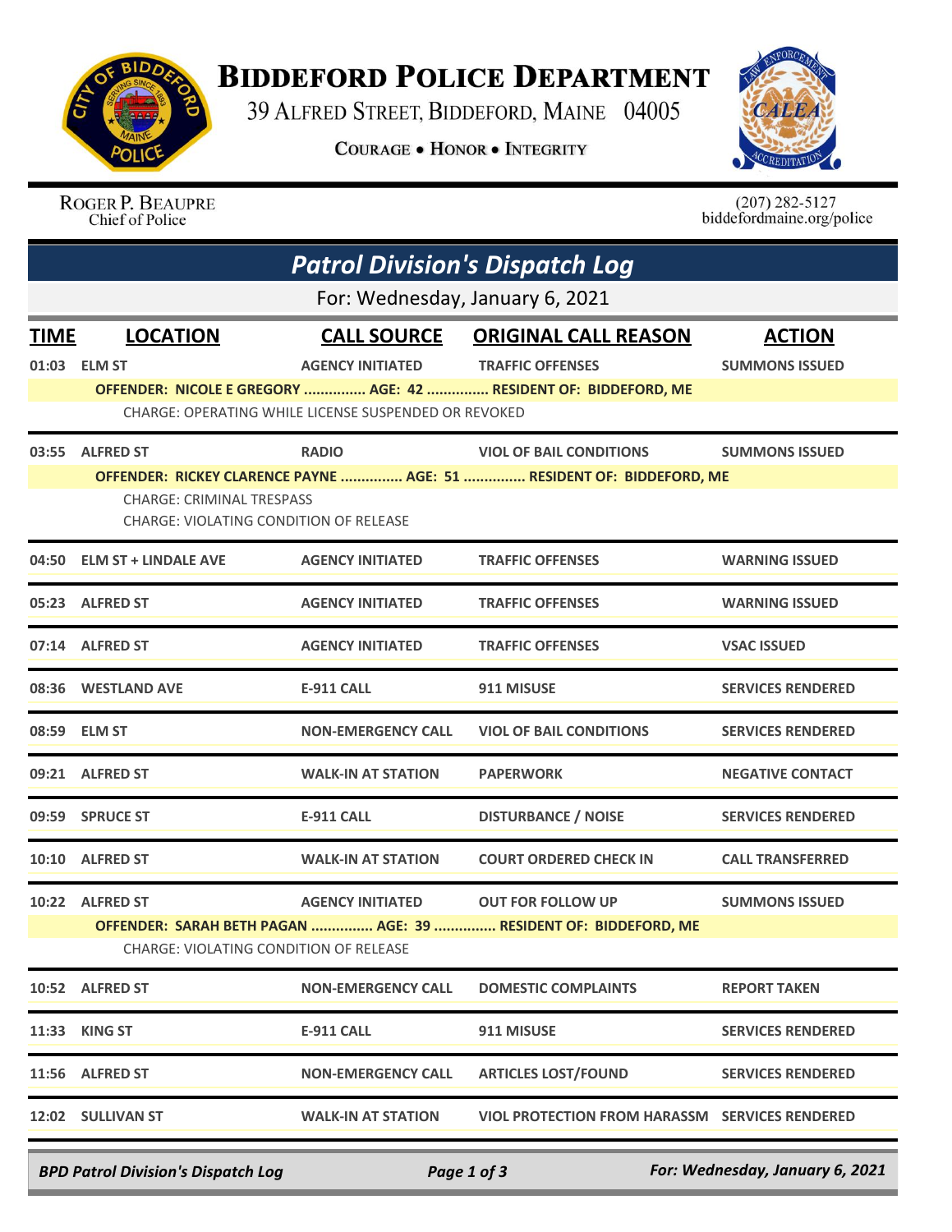| <b>TIME</b> | <b>LOCATION</b><br>12:27 ALFRED ST     | <b>CALL SOURCE</b><br><b>WALK-IN AT STATION</b> | <b>ORIGINAL CALL REASON</b><br><b>COURT ORDERED CHECK IN</b>     | <b>ACTION</b><br><b>SERVICES RENDERED</b> |
|-------------|----------------------------------------|-------------------------------------------------|------------------------------------------------------------------|-------------------------------------------|
|             | 12:32 SOUTH ST                         | <b>NON-EMERGENCY CALL</b>                       | <b>ARTICLES LOST/FOUND</b>                                       | <b>SERVICES RENDERED</b>                  |
|             |                                        |                                                 |                                                                  |                                           |
| 12:45       | <b>RATHIER ST</b>                      | <b>WALK-IN AT STATION</b>                       | <b>MOTOR VEHICLE THEFT</b>                                       | <b>NO ACTION REQUIRED</b>                 |
|             | 12:58 ALFRED ST                        | <b>WALK-IN AT STATION</b>                       | <b>CAR SEAT DETAIL</b>                                           | <b>SERVICES RENDERED</b>                  |
| 13:04       | <b>OLD ALFRED RD</b>                   | <b>AGENCY INITIATED</b>                         | <b>ANIMAL COMPLAINT</b>                                          | <b>WARNING ISSUED</b>                     |
|             | 13:33 ELM ST                           | <b>NON-EMERGENCY CALL</b>                       | <b>DOMESTIC COMPLAINTS</b>                                       | <b>NO VIOLATION</b>                       |
|             | 13:57 ALFRED ST                        | <b>NON-EMERGENCY CALL</b>                       | <b>ARTICLES LOST/FOUND</b>                                       | <b>NO ACTION REQUIRED</b>                 |
|             | 13:59 OAK RIDGE RD                     | <b>E-911 CALL</b>                               | 911 MISUSE                                                       | <b>SERVICES RENDERED</b>                  |
|             | 14:21 HILL ST                          | <b>WALK-IN AT STATION</b>                       | <b>FRAUD / SCAM</b>                                              | <b>SERVICES RENDERED</b>                  |
|             | 14:53 ALFRED ST                        | <b>WALK-IN AT STATION</b>                       | <b>DISTURBANCE / NOISE</b>                                       | <b>CIVIL COMPLAINT</b>                    |
|             | 15:23 MAINE TPKE                       | <b>E-911 CALL</b>                               | 911 MISUSE                                                       | <b>CALL TRANSFERRED</b>                   |
| 15:29       | <b>LANDRY ST + PRECOURT ST</b>         | <b>AGENCY INITIATED</b>                         | <b>TRAFFIC OFFENSES</b>                                          | <b>WARNING ISSUED</b>                     |
| 15:35       | <b>MAIN ST</b>                         | <b>NON-EMERGENCY CALL</b>                       | <b>DISTURBANCE / NOISE</b>                                       | <b>NEGATIVE CONTACT</b>                   |
|             | 15:53 ALFRED ST                        | <b>WALK-IN AT STATION</b>                       | <b>PAPERWORK</b>                                                 | <b>PAPERWORK NOT SERVED</b>               |
|             | 16:19 SOUTH ST                         | <b>AGENCY INITIATED</b>                         | <b>TRAFFIC OFFENSES</b>                                          | <b>VSAC ISSUED</b>                        |
|             | 16:20 OLD HOLLIS RD                    | <b>NON-EMERGENCY CALL</b>                       | <b>CIVIL COMPLAINT</b>                                           | <b>CIVIL COMPLAINT</b>                    |
|             | 17:07 DUPONT AVE                       | <b>NON-EMERGENCY CALL</b>                       | <b>DISTURBANCE / NOISE</b>                                       | <b>REPORT TAKEN</b>                       |
|             | 17:13 HIGH ST                          | <b>NON-EMERGENCY CALL</b>                       | <b>MENTAL ILLNESS CASES</b>                                      | <b>REPORT TAKEN</b>                       |
| 17:41       | <b>MORIN ST</b>                        | <b>E-911 CALL</b>                               | 911 MISUSE                                                       | <b>DISPATCH HANDLED</b>                   |
|             | 17:47 ALFRED ST                        | <b>WALK-IN AT STATION</b>                       | <b>CIVIL COMPLAINT</b>                                           | <b>CIVIL COMPLAINT</b>                    |
|             | <b>18:13 DUPONT AVE</b>                | <b>E-911 CALL</b>                               | <b>DOMESTIC COMPLAINTS</b>                                       | <b>UNFOUNDED</b>                          |
| 19:47       | <b>BIRCH ST</b>                        | <b>E-911 CALL</b>                               | <b>WEAPONS</b>                                                   | <b>REPORT TAKEN</b>                       |
| 20:13       | <b>SCADLOCK MILL RD</b>                | <b>E-911 CALL</b>                               | <b>DOMESTIC COMPLAINTS</b>                                       | <b>ARREST(S) MADE</b>                     |
|             |                                        |                                                 | OFFENDER: WILLIAM DALE MILLER  AGE: 57  RESIDENT OF: TELFORD, PA |                                           |
|             | CHARGE: DOMESTIC VIOLENCE, AGG ASSAULT |                                                 |                                                                  |                                           |
|             | 20:27 BIRCH ST                         | <b>AGENCY INITIATED</b>                         | <b>PARKING COMPLAINT</b>                                         | <b>SERVICES RENDERED</b>                  |

*BPD Patrol Division's Dispatch Log Page 2 of 3 For: Wednesday, January 6, 2021*